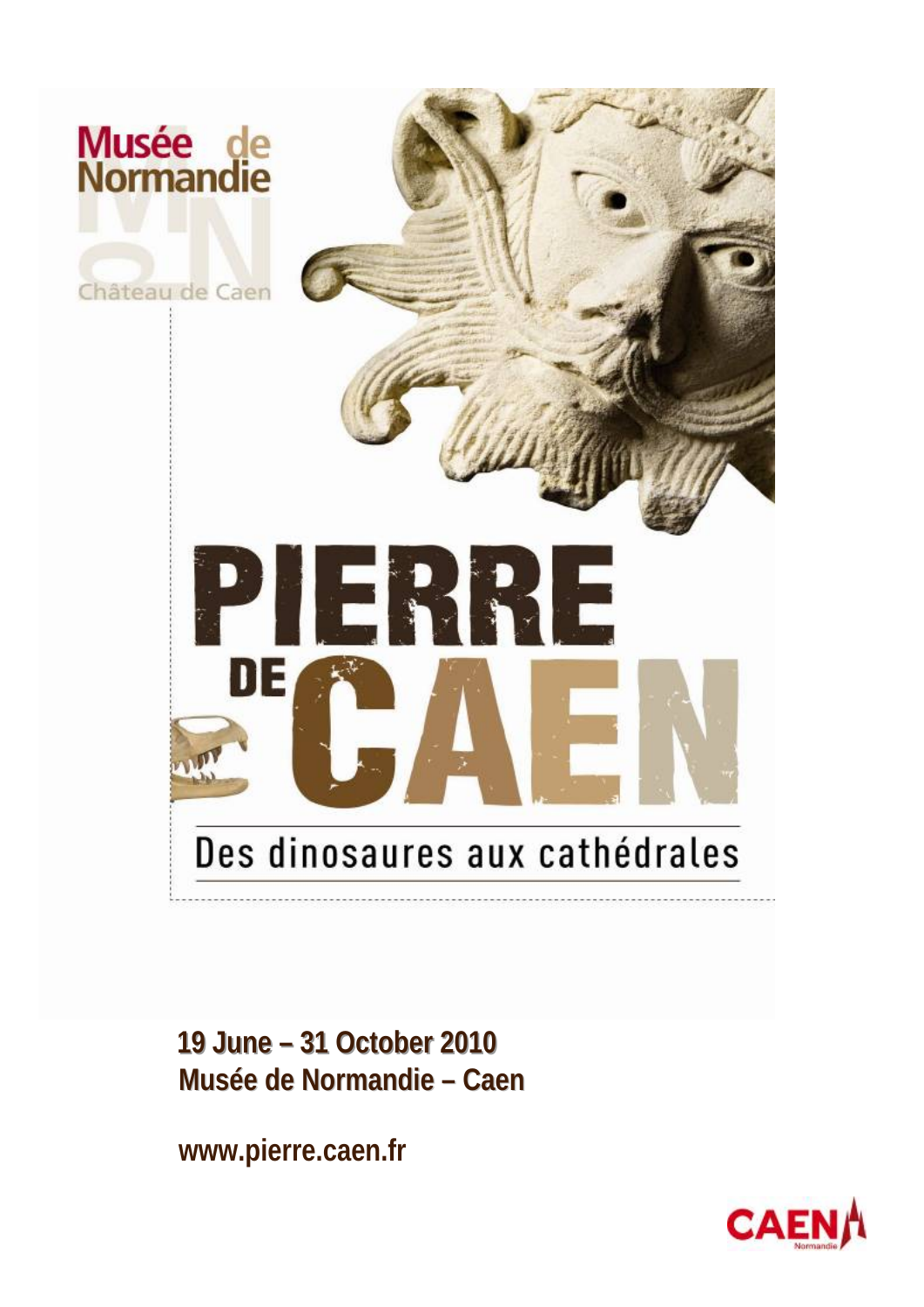## **Exhibition curator**

Pascal Leroux, Musée de Normandie

## **Scientific committee**

Olivier Duqué, University of Caen

Laurent Dujardin, CRAHM, University of Caen

Xavier Savary, Calvados Departmental Archaeology Department, Calvados county council

## **Organizing committee**

Jacques Avoine, University of Caen Frédéric Coyer, City of Caen quarries department Jean-Pierre Dauxerre, Société des Carrières de la Plaine de Caen Arnaud Guérin, Lithosphère Ronan Lechevallier, Greta, Honfleur - carpentry department Dominique Lenrouilly, City of Caen quarries department Jean-Marie Levesque, Musée de Normandie Alain Marie, Entreprise Lefèvre Didier Samson, Greta, Honfleur - carpentry department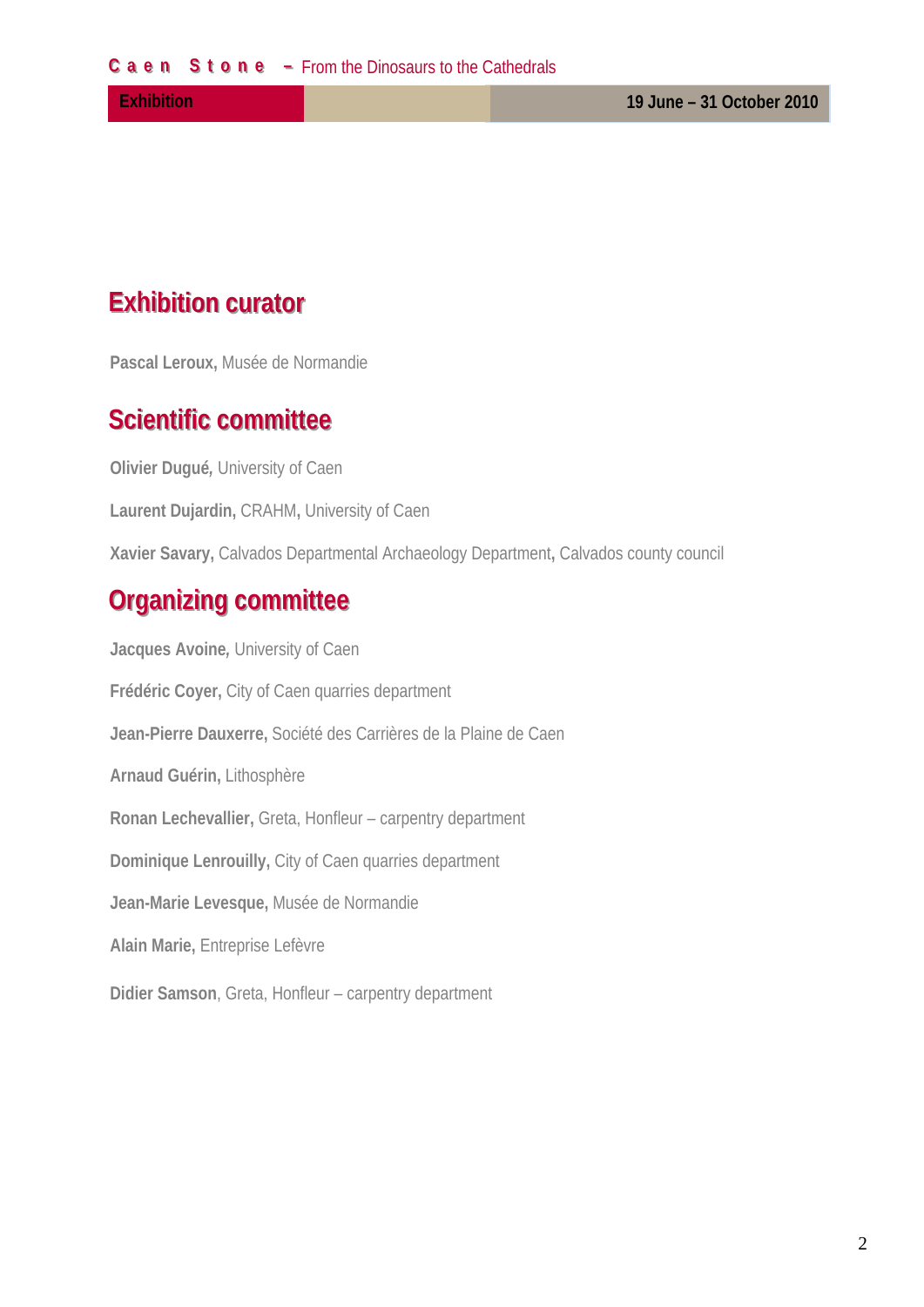century.

hat do the Tower of London and Caen Castle have in common? Or Canterbury Cathedral and the abbey church of Saint-Etienne? The Conqueror's destiny, no doubt, but also the stone used to build these monuments. Caen Stone, such a familiar item of our heritage and our architectural landscape, is this year going on show in the Salles du Rempart space in Caen Castle in an exhibition which we invite you to pursue further in the city itself and right into the heart of our underground heritage. The castle site is particularly well suited to this evocation of the City's heritage.



Apse of St Pierre's Church in Caen. 1852 (Musée de Normandie)

Caen Stone came into being 165 million years ago through the unlikely conjunction of several geological factors. Used in architecture already back in ancient times, it has been a great success ever since. The qualities of this outstanding limestone were recognized locally, and also in England, or the USA, for which several hundred tonnes of stone were mined in the quarries of Caen, Fleury sur Orne, Conteville and Bretteville sur Laize. Bermuda Cathedral is undoubtedly the most exotic example of any edifice built out of our famous stone. However, through its historic ties with Normandy dating back to the 11<sup>th</sup> century, England remained the largest importer of Caen stone up until the 18<sup>th</sup>

After going into decline in the early 20<sup>th</sup> century, when the Great War upset the market, mining was resumed, for the restoration first of the monuments of Caen and then of the English monuments. From nearly ten centuries of operations there now remains a substantial heritage linked to the mining work. The city of Caen alone has over 80 hectares (200 acres) of underground galleries and numerous opencast mine cutting edges that are still visible. The heritage of monuments that has been preserved is exceptional both in France and in other countries.

The exhibition will be a chance to take stock of the matchless career of Caen stone, and the difficult task of the quarry workers and masons who extracted it from the subsoil or used it as a building material.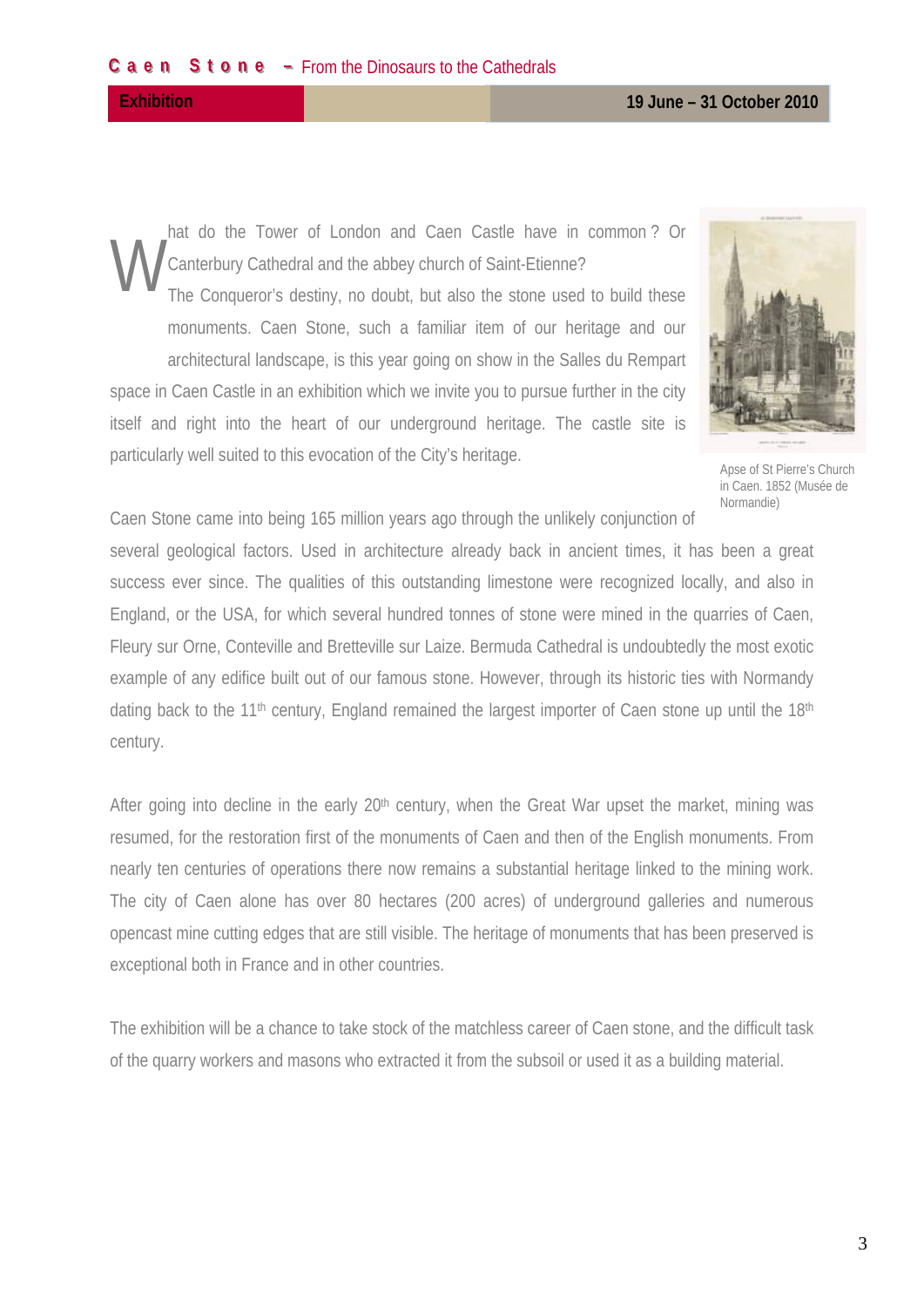# The exhibition tour

#### I - Geology of Caen Limestone

165 million years ago the land distribution across the globe was very different from what it is now. France was then a vast sea with only three islands emerging from it: the London-Brabant Massif or Platform, the Massif Central and the Armorican Massif. It was along the latter's coastline, in a tropical lagoon with calm waters lined with mangroves, that a carbonated mud made up of fine silt particles from the decomposition of the limestone shells of marine bivalves was deposited. As the water receded, this mud was buried and then compacted, leading to cementation of the particles. The result of this was Caen Stone.

Quarrying the stone beds has made it possible to get a better understanding of the environment through the discovery of many fossil specimens studied back in the 19th century by the Norman palaeontologists Jacques-Amand Eudes-Deslongchamps, his son Eugène, then Eugène's son-in-law, Alexandre Bigot. 165 million years ago, the sea bed was populated by corals, belemnites, large nautiluses and giant ammonites. The banks of the lagoon were infested with crocodiles. Teleosaurus cadomensis was a gavial specific to the area recognizable from its thin snout about a metre long. Over 450 specimens of this species have been discovered in and around Caen, but sadly were destroyed in the bombing raids during the summer of 1944 which wiped out the university, where they were kept.



Megalosaurus skull fossilized in Caen Stone (Conteville, Calvados) reconstitution (P. Leroux)

Several dinosaur discoveries have also been made in the area and usually correspond to drifting corpses. The most recently specimen was uncovered in 1994 by André Dubreuil, the mayor of the village of Conteville some fifteen kilometres (10 mi) south of Caen. He handed it over for study to the National Natural History Museum in Paris, which pieced together the unearthed elements to make a reconstitution, now on public show for the first time in this exhibition

#### **II - Quarrying of Caen Stone**

In Caen, guarrying of the stone was helped along by the presence of outcrops cleared by the flow of the River Orne. The first blocks to be used for building purposes were recovered at the foot of the slopes. Back in ancient times, men became familiarized with the material, and sought to mine the best layers of Caen limestone, i.e. the 5 to 6 metres which the quarrymen named "Caen Stone". This was because the upper section of Caen limestone was loaded with flint, making it harder to work and less good-looking.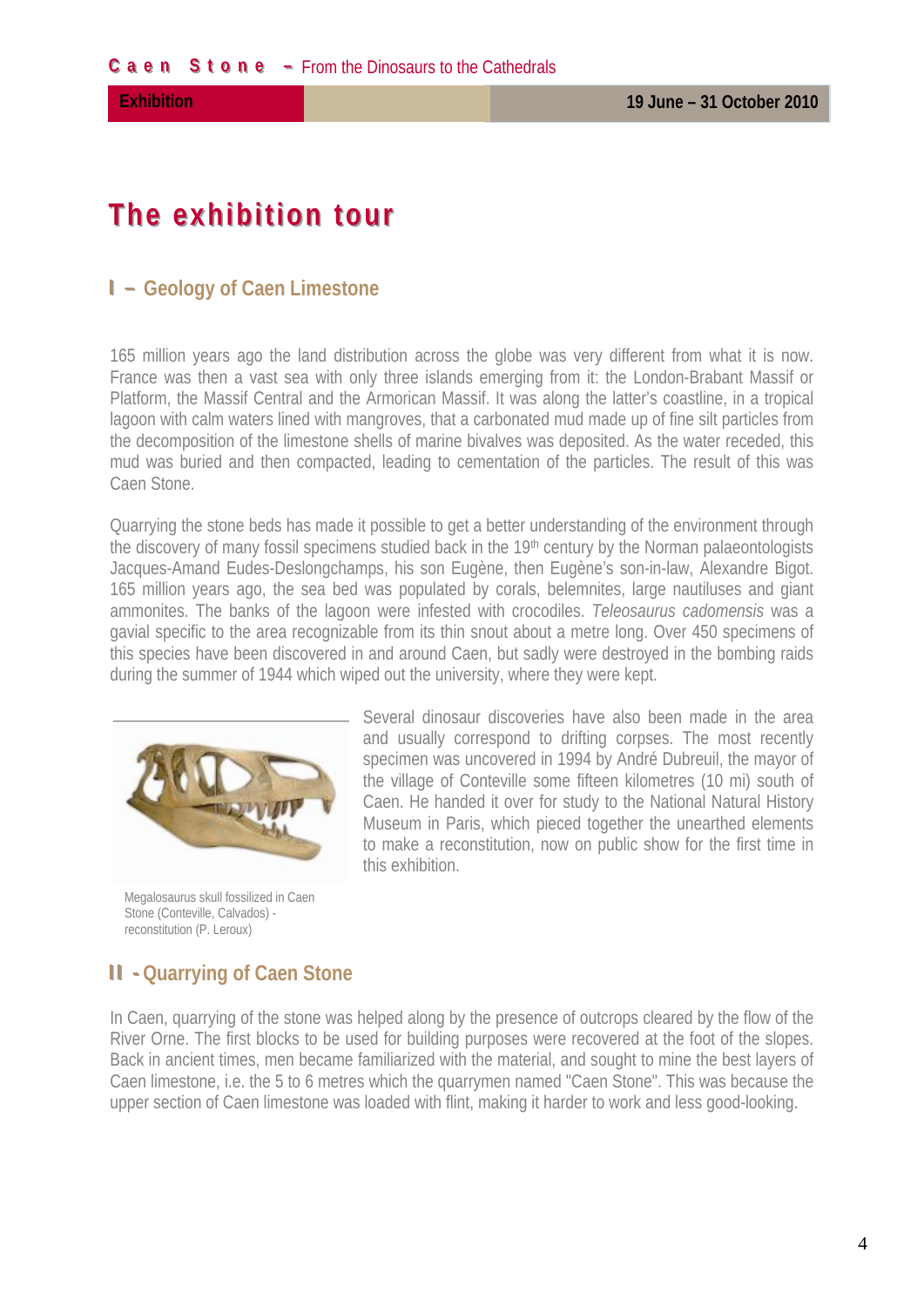#### **Caen Stone** – From the Dinosaurs to the Cathedrals

**Exhibition 19 June – 31 October 2010** 

The lower layers of Caen limestone have a bigger clay content and so are less resistant to wear and tear over time.

Mining took place naturally, first open-cast, by working the natural slopes. The less interesting levels were first removed in order to get to the desired layers, which were worked in a succession of terraces.

When the surface waste rock become thicker and so took longer to remove, open-cast mine stone faces were used to excavate galleries and get directly to the superior beds. The parallel galleries were kept apart from each other by a few decimetres of stone that formed the walls and thus prevented them from collapsing.



Stone cutters, detail of the engraving Apse of St Pierre's Church in Caen.-1852 (Musée de Normandie)



Quarrying then moved higher up the slopes, without the easier access via the stone faces. Hence a square shaft was dug down to the Caen Stone. The quarried blocks were brought up to the surface through these selfsame shafts fitted with a winch, a wheel of an average 6 metres in diameter which the quarrymen operated by raising the bars on it. The mining technique used underground was the room and pillar method. Every so often the quarriers would leave good stone in place which was not quarried. This formed pillars which held up the roof of the quarry.

Quarrier's winch (DR)

The mining was directed comments when they a master quarrier with perfect knowledge of the stone. He had several **interval in the set of the set of the him.** It was a difficult trade, the

tooling was heavy and rudimentary, consisting of bars, picks, wedges and sledgehammers. Accidents were a common occurrence in the quarries.

It was not until publication of the Order of Louis-Philippe in 1848 that the trade became organized and protecting the workmen became a concern. There were many petitions brought against this law, with the quarriers often defending the traditions of the trade in the face of social advances.

### **III** • The Caen Stone trade

The abundant use of Caen Stone in the ancient constructions of Vieux la Romaine proves that there was already a trade in Caen Stone at that time and that the existing infrastructures made it possible to transport blocks weighing several tonnes.

However it was the 11<sup>th</sup> century that saw Caen Stone become a much soughtafter product. Following his victory at Val-es-Dunes in 1047, Duke William turned Caen, then still a small harbour town, into a major city. The simultaneous building of the castle and of two abbeys called for colossal amounts of stone. This led to many quarries opening to meet the demand for the building work.



Spire of the Abbey Church of Saint-Etienne in Caen 11-13th c. (P. Leroux)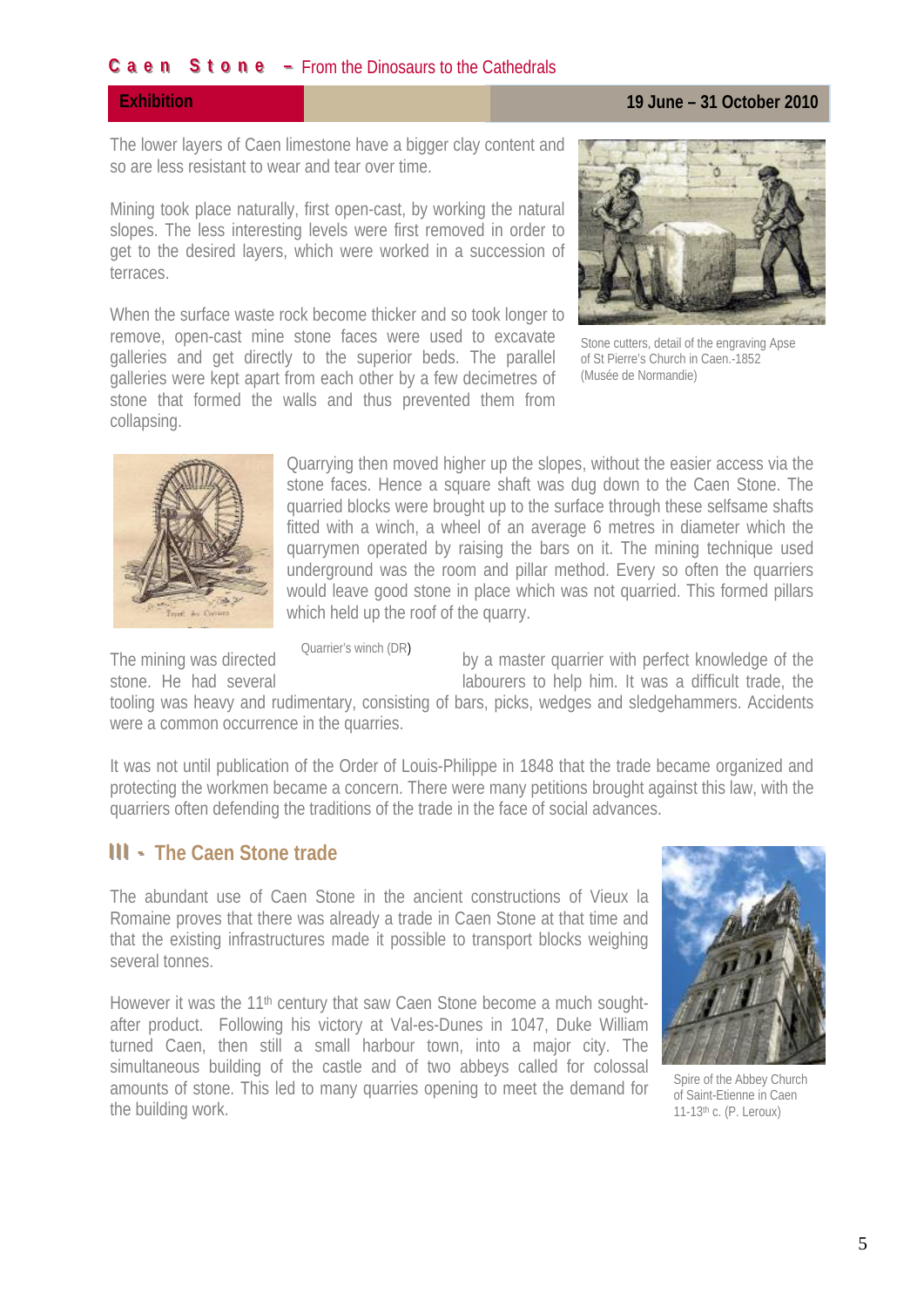#### **Caen Stone** – From the Dinosaurs to the Cathedrals

After the Conquest of England in 1066, William the Conqueror constructed or restored many buildings across the Channel, the Tower of London being unquestionably the most emblematic of these. Local stone resources were well-nigh non-existent in 11<sup>th</sup> century England, and so naturally enough they turned to the market in Caen, which was perfectly organized and able to supply stone in large quantities. The vast system of English rivers meant you could sail far inland all the way up to the building site. Paradoxically and despite the distances involved, sea transport was easier and cheaper than overland, for which the price of stone was estimated to double over a distance of fifteen kilometres (10 mi).



Up until the 19<sup>th</sup> century, England was the main foreign outlet for Caen Stone. It was used there for the cathedrals or abbeys of Canterbury, Westminster, Chichester, Rochester, Durham, Norwich… Also in castles at Oxford, Bristol and Cardiff, Buckingham Palace, Eton College, Hatfield House…

In France, Caen Stone was used at Mont Saint-Michel, Rennes, Beauport Abbey, in Le Havre…

Caen Stone is also to be found in Belgium, Germany, the Netherlands and

Canterbury Cathedral (P. Leroux)

even the United States.

On being disrupted by World War I and the advent of new materials, quarrying of the stone and hence trade dropped to virtually nil at the turn of the 20<sup>th</sup> century. In the early 1970s, just two small operations remained.

Today the Caen Stone trade is once more flourishing, with a quarry reopening at Cintheaux some fifteen kilometres (10 mi) south of Caen, Caen Stone being used for restoring the city's monuments and again for export to the UK. More astonishingly, a recent order was dispatched to Saudi Arabia…

#### **I V – Twenty centuries of heritage in Caen stone.**

It was not until the Romanization of Gaul that stone buildings came to be preferred to housing made of earth and timber. Rural homes were then made with stone bases, using the stone available on the spot, upon which rested a superstructure made of wood and cob. Only the corners of the wall called for a special search for bigger blocks that could be squared up to strengthen the building. In wealthy Gallo-Roman housing such as we find at Vieux la Romaine, Caen Stone was already being used for its recognized qualities: whiteness, easy cutting, frost resistance… Hence it was used along with various marbles and precious mosaics.

With the fall of the Holy Roman Empire, the knowhow involved in building in stone was lost. The one notable exception to this vanished technique, the Upper Middles Ages were characterized by large-scale use of sarcophagi to bury the dead. These were mass produced and distributed throughout the region.

With the growth of Christianity, architectural research made rapid advances and Caen Stone was a natural accompaniment for the art of sculpture. Masons were on the lookout for stone with such qualities, especially one so easy to cut. The Romanesque, Gothic and Renaissance styles all helped to produce many buildings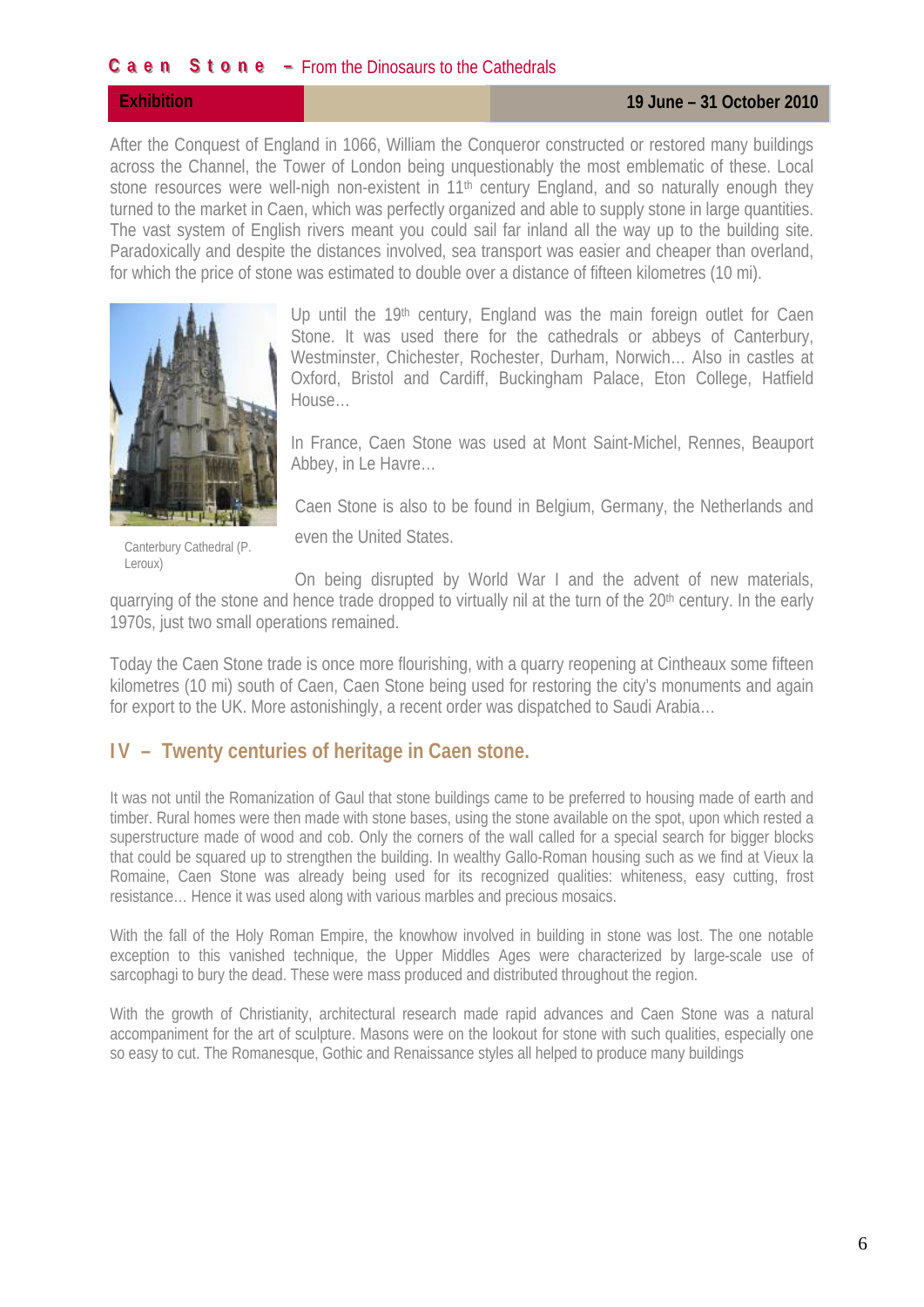both within and beyond the city of Caen. The great town planning operations of the 18th century, masterminded notably by the Intendant Fontette, helped to draw the old town out of its medieval enclosure, which had become too constricted and was a real brake on growth.



It was not until the beginning of the 20<sup>th</sup> century that interest in Caen Stone went into a steep decline. The reason for this was the advent of new materials like cement and brick, which were cheap to produce and easy to build with. Quarrying almost disappeared altogether by the start of World War II, and the output at the time was insufficient to meet city Reconstruction requirements. Limestone had to be brought in from other areas, sometimes with incompatibilities between the different stone types only coming to light several decades later on.

Medallion, 1180. Canterbury Cathedral (Steve Cole - English Heritage)

In 1986, quarrying saw a temporary revival for the Caen Memorial, with its frontage faced with construction of Caen Stone.

and mining was resumed at an old 19<sup>th</sup> century quarry. Once the idea of restarting quarrying was floated, it took several attempts to find a perfect deposit and a team of professionals capable of arranging the contract. Since 2004, the Société des Carrières de la Plaine de Caen has been working the Cintheaux site and supplying Caen Stone to major restoration projects in France, and in England as well.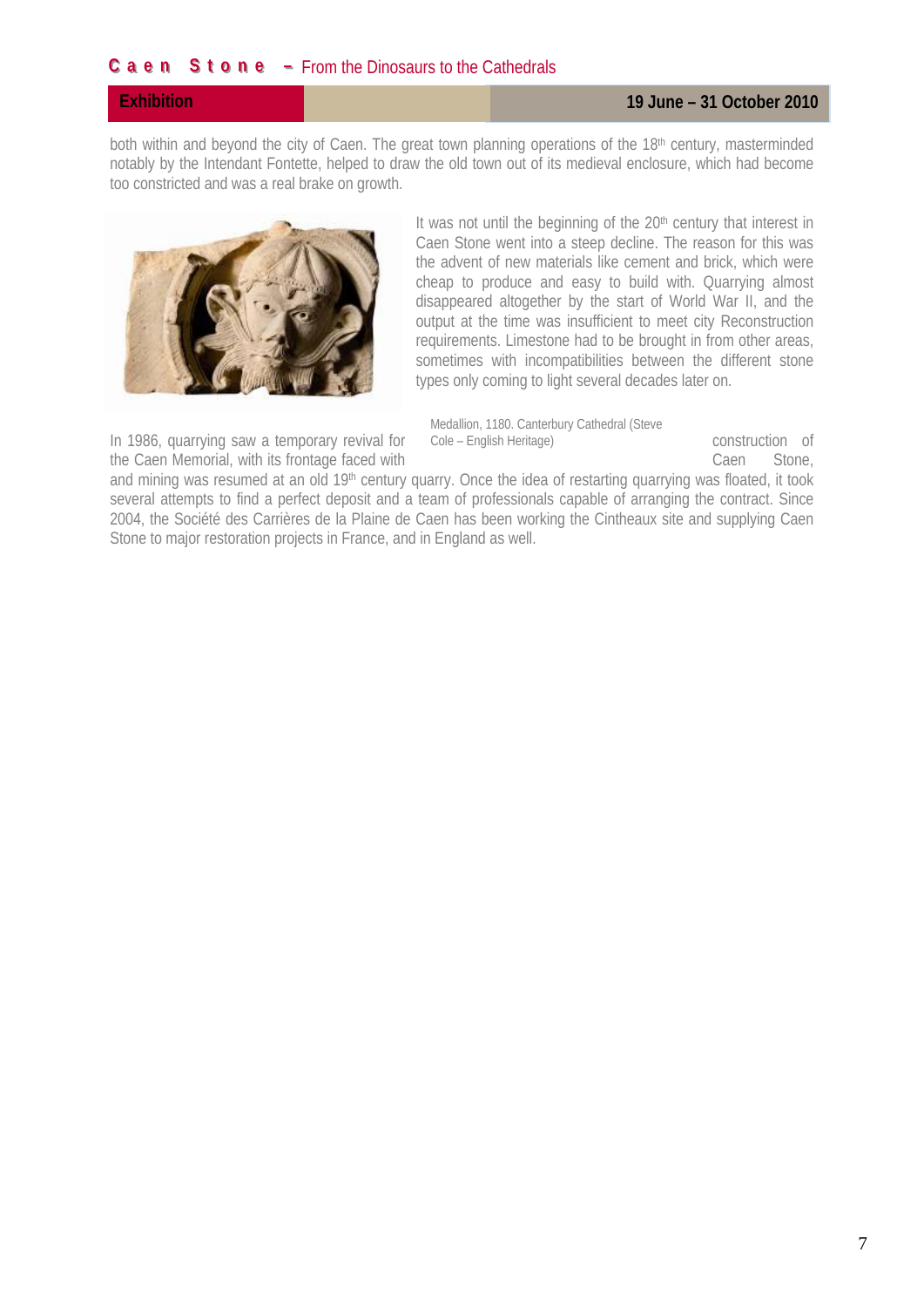# **Overview ...**

### **Geology**

- **Formation**: 165 million years ago in a tropical lagoon on the edge of the Armorican Massif.
- **Composition**: Caen Stone is the result of compression of carbonated mud.
- **Density**: one cubic metre of stone weighs around 2.3 tonnes
- **Fossils**: Ammonites, belemnites, corals, nautiluses, crocodilians including *Teleausorus Cadomensis*, a species specific to the area. Note also the discovery of megalosauruses, the latest of which being the one at Conteville (Calvados).

### **Mining**

- **Types of mining**:
	- Open cast. Working the natural slopes
	- In galleries from old stone faces in open-cast mines
	- Room and pillar mining. A shaft 15 metres deep takes you directly to the Caen Stone layers. The blocks are brought up to the surface with a quarry winch. This is a 6 metre diameter wheel fitted with rungs on which the quarrymen stand in order to activate the mechanism.
- **Main quarrying centres**: Caen, Fleury sur Orne, Bretteville sur Laize, Conteville.
- **Volumes**: An estimated 11 million cubic metres of Caen Stone have been mined within the city boundaries alone.
- **Stone in the news**: Reopened since 2004, a quarry located at Cintheaux. It supplies restoration projects in France and England and private customers as well.

### **Trade**



1120. Westminster Abbey

From the 11th century, there was a thriving trade with England. Up until the start of the 20<sup>th</sup> century that country was the main importer of Caen Stone.

**Main English monuments using Caen Stone**:

- **Cathedrals and abbeys**: St Alban's, St Paul's in London, Westminster, Glastonbury, Canterbury, Chichester, Rochester, Durham, Norwich…

- **Castles**: Oxford, Buckingham Palace, Bristol, Cardiff, Tower of Judgement of Solomon capital, London and London Bridge, Hatfield House, Eton College...

#### **Elsewhere in France and abroad**

 **Brittany**: St Pol de Léon's Church, Beauport Abbey, Rennes Trade Centre…

- - **Upper Normandy**: Theatre at Le Havre, church at Dieppe, abbey church at Bernay…
- - **Belgium**: Royal Palace, Brussels.
- - **United States**: St Patrick's Cathedral New York, Basilica at Saint-Louis (Missouri)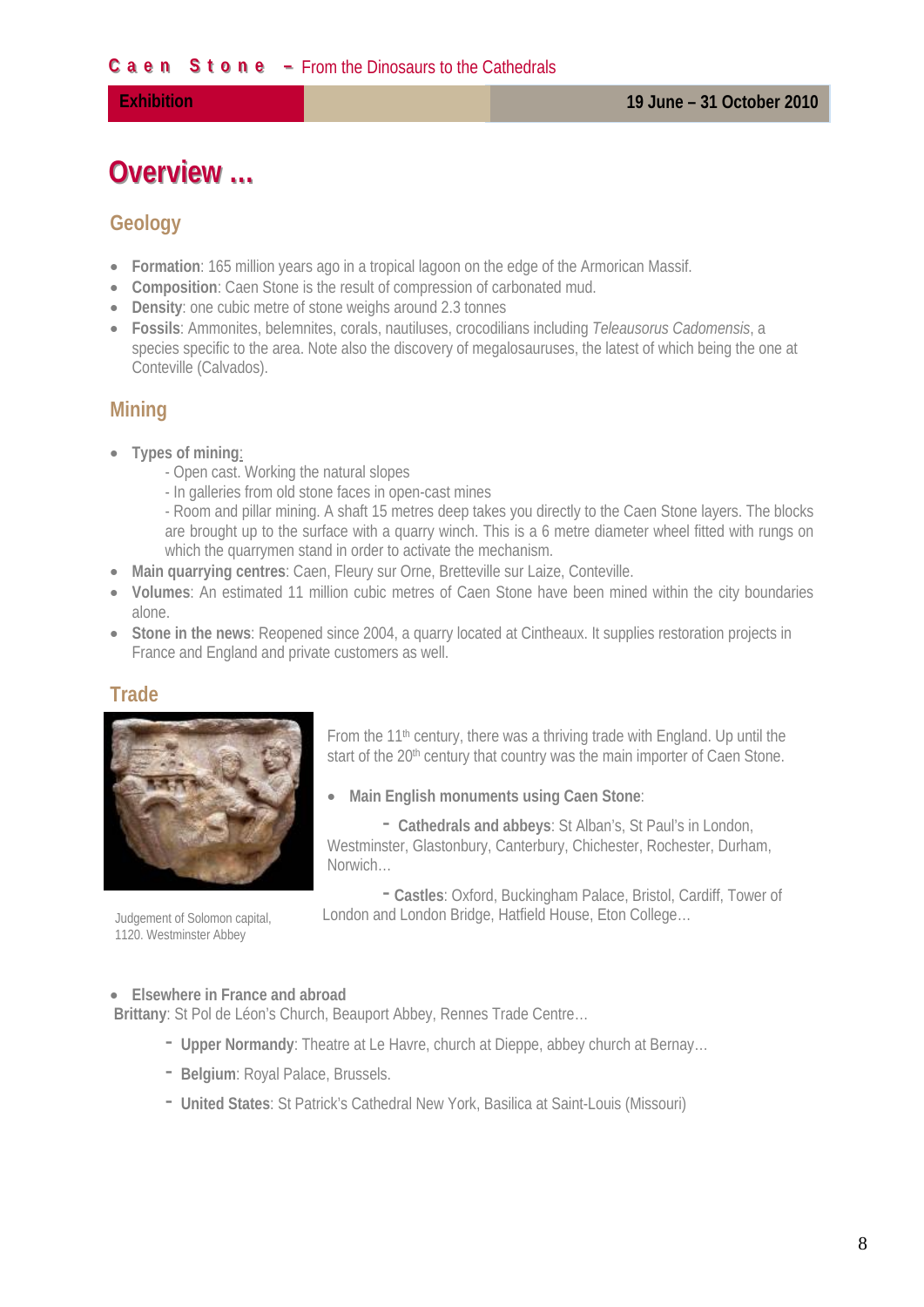# **Exhibition Catalogue**

## Caen Stone – From the Dinosaurs to the Cathedrals

#### **Contents**

#### I - Geology of Caen Limestone

- Geography and climate, 165 million years ago
- Special conditions for the deposit
- A study of the fossils and dating of the Jurassic periods

#### II - The Caen area and quarrying of Caen Stone

- The origin of the relief around Caen  $\bullet$
- The geography of the quarry and urbanization of the site  $\bullet$
- The growth of the city, the quarries and water from the  $11<sup>th</sup>$  century
- Operating methods
- Mining methods
- The men, the quarriers
- The regulations, the Order of 1838

#### III - The Caen Stone trade

- Trade up until the mid-19th century  $\bullet$
- Caen, a dynamic quarrying centre
- $\bullet$  Trade since the mid-19th century

#### IV - Twenty-one centuries of Caen stone in the heritage and history of Art

- A building stone recognized since Ancient times  $\bullet$
- The decline of the stone from the Upper Middle Ages or the story of the sarcophaguses
- The expansion of production
- Caen Stone in Caen. Heritage and prospects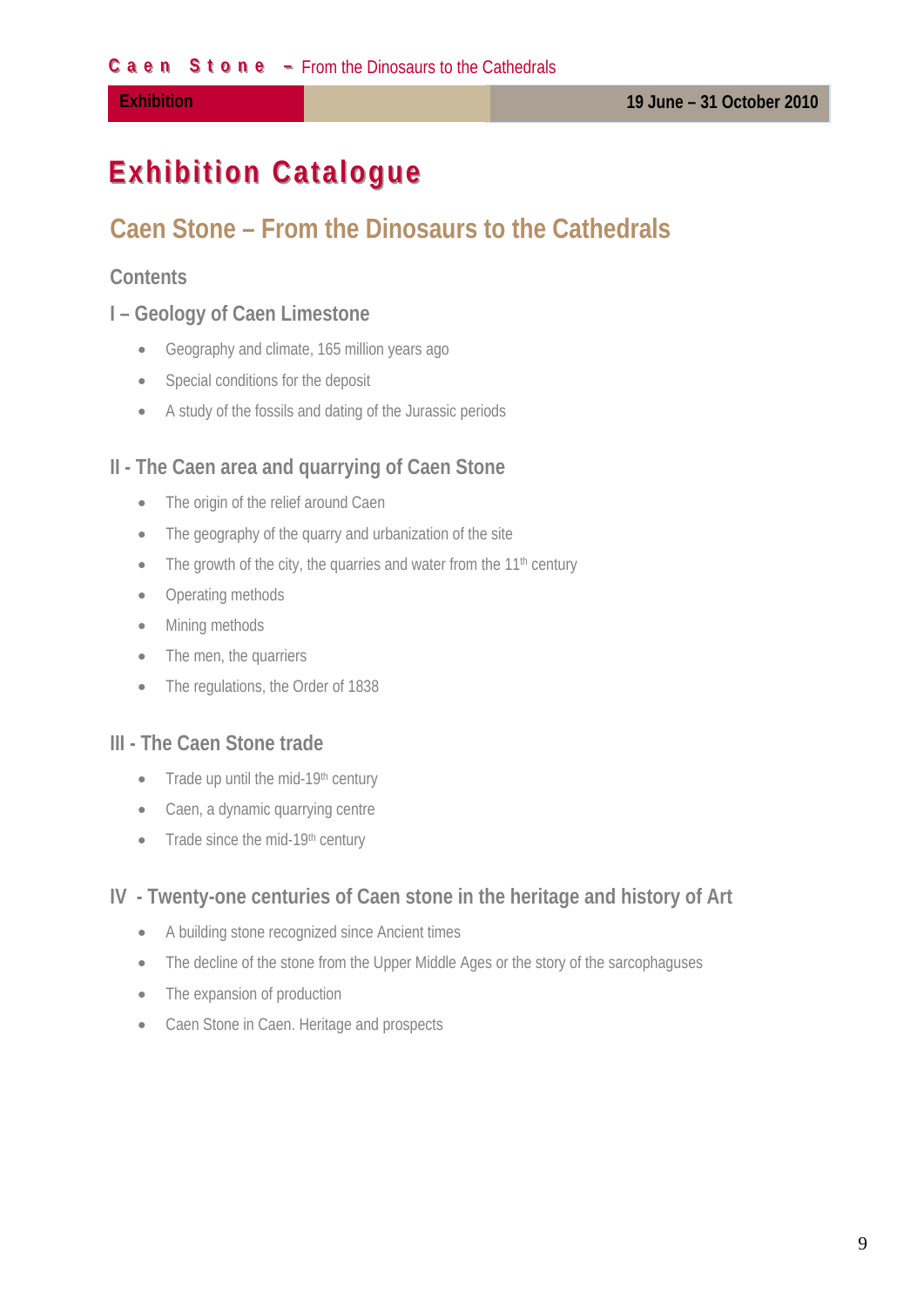## **Exhibition partners**



### **GRETA (Honfleur) Rediscovering a skill set**

As part of the exhibition, the Musée de Normandie wanted to have a 6 metre diameter hoisting wheel made, like the ones used at the shaft heads to bring up the Caen stone blocks weighing several tonnes up to the surface. It was the trainee carpenters at

the GRETA adult education establishment at Honfleur that were chosen, with their consent, to carry out this experiment, and rediscover a skill set that had been completely lost. Their work will enable exhibition visitors to view a unique item in France.



#### Société des Carrières de la Plaine de Caen

The only company to work Caen Stone since 2004, the Société des Carrières de la Plaine de Caen has shown the dynamism needed to revive an activity that had disappeared and to make Caen Stone a noble material once again.



#### **Entreprise Lefèvre**

Given its familiarity with stone-related trades working on the major restoration projects on City of Caen Historic Monuments, the Lefèvre firm has naturally put a lot of effort into the exhibition project.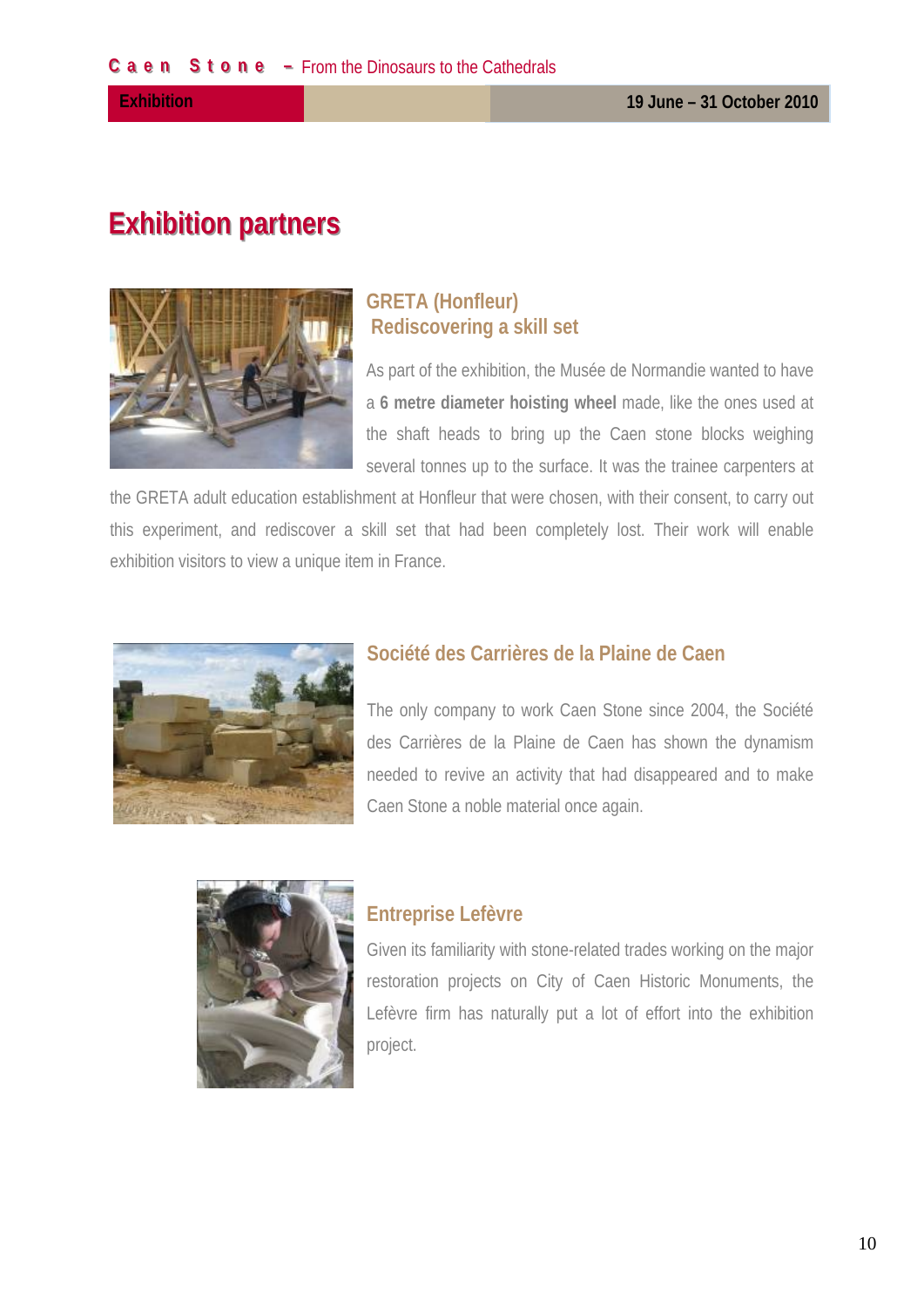## **Cultural activities:**

Tours, special events, walks, shows, workshops, courses, play books, visits to the quarries of Caen, lectures ...

#### **Tours and special events**

Guided tours and educational events are available for groups by appointment. As of September, guided tours for individuals will be scheduled every Sunday.

#### **Walks on the Caen Stone theme**

Take a walk in the city following the traces of Caen Stone… For individuals on certain Sundays from September.

#### **Children's shows for all the family**

#### **- September – October**

The Amavada company is putting on a new show Every Wednesday at 2.30 pm and Sundays at 11 am from 22 September to Sunday 24 October All publics (aged 8 and over)

#### **Workshops**

.

The Museum is offering two workshops:

- Stone cutting workshop for children over 8
- Modelling workshop: making low reliefs for 6 year-olds and over
- By appointment for schools and other groups

Every Saturday at 10 am for families from September to October

#### **Courses for leisure centres**

Courses lasting several half-days alternating visits and workshops can be arranged for all leisure centres during the holidays and on Wednesdays.

#### **Children's games to play with all the family**

Small illustrated booklets accessible from the age of 4 for an active visit in full complicity with the parents... Two levels, 4-7 years and 8-12 years

#### **An interactive space for accompanied children**

Playing by manipulating models, jigsaw puzzles and other games to extend the visit...

**Series of lectures on the exhibition** proposed by Musée de Normandie friendly society



#### **Tours of the Caen quarries**